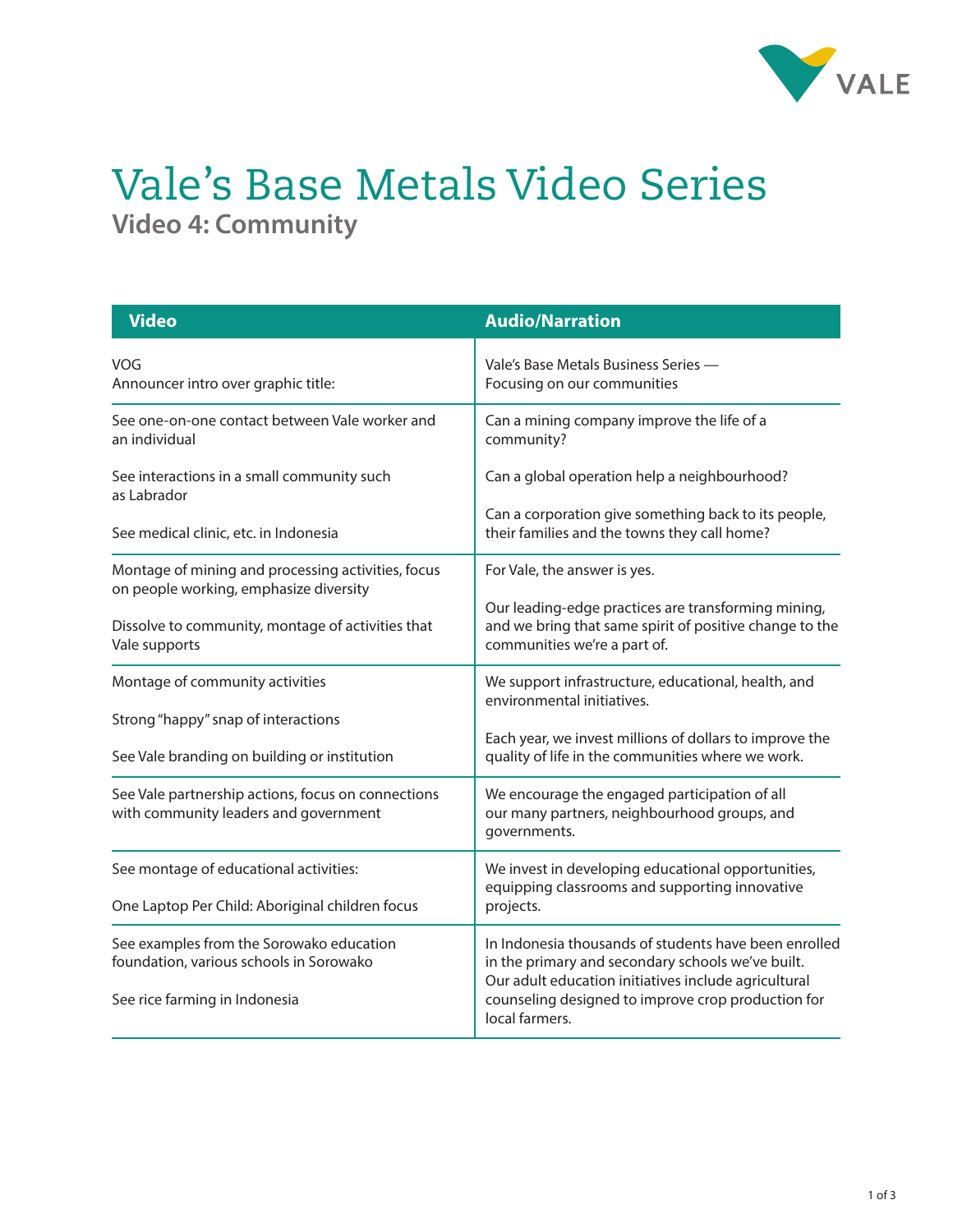## Video 4: Community (cont'd)

| <b>Video</b>                                                                                                                        | <b>Audio/Narration</b>                                                                                                                                                              |
|-------------------------------------------------------------------------------------------------------------------------------------|-------------------------------------------------------------------------------------------------------------------------------------------------------------------------------------|
| Cambrian College:<br><b>Mobile Skills Training Trailer</b><br>Roots of Empathy classroom program, Labrador                          | In Canada, we developed a partnership with Sudbury's<br>Cambrian College, to create a traveling classroom<br>that is bringing training and skilled trades to remote<br>communities. |
| Thompson: Safe Workers of Tomorrow Safety Centre,<br>high school outreach                                                           | We support primary and high-school classroom<br>initiatives like the "Safe Workers of Tomorrow" program<br>in Manitoba.                                                             |
| See Laurentian University: Centre "Living with Lakes<br>Centre" Laurentian University Cooperative Freshwater<br><b>Ecology Unit</b> | We are active supporters of higher education,<br>academic institutions, and of centres of excellence.                                                                               |
| St. John's, Memorial University: Innovation Centre                                                                                  |                                                                                                                                                                                     |
| See montage of local workers in various global sites                                                                                | We encourage cultural and linguistic diversity.                                                                                                                                     |
| See Voisey's Bay, focus on aboriginal workers                                                                                       | At our mine / mill site in Voisey's Bay, Labrador more<br>than 50% of our workforce is drawn from the local Innu<br>and Inuit peoples.                                              |
| See New Caledonia,                                                                                                                  | In New Caledonia we're running a project to help<br>preserve local languages and customs.                                                                                           |
| See language project in action<br>Goro, partnership and stake-holder discussions                                                    | We seek to maintain a long-term, trusting relationship<br>and an open dialogue with all our stakeholders.                                                                           |
| See operator/staff with local leaders                                                                                               | Each community has unique needs and opportunities.                                                                                                                                  |
| See logos of Vale supported programs from around<br>the world                                                                       | We work together with each of our sites around the<br>world, to determine which community programs<br>will align with our business values and help the<br>community grow.           |
| See workers, focus on diversity                                                                                                     | We are committed to the communities of our<br>employees and their families.                                                                                                         |
| See montage of schools, Thompson,<br>Sorowako, Sudbury                                                                              | We are committed to helping build infrastructure in<br>the communities in which we operate.                                                                                         |
| See children in schools etc.                                                                                                        | And we are committed to the long-term<br>development of the people and the institutions in the<br>regions we touch.                                                                 |